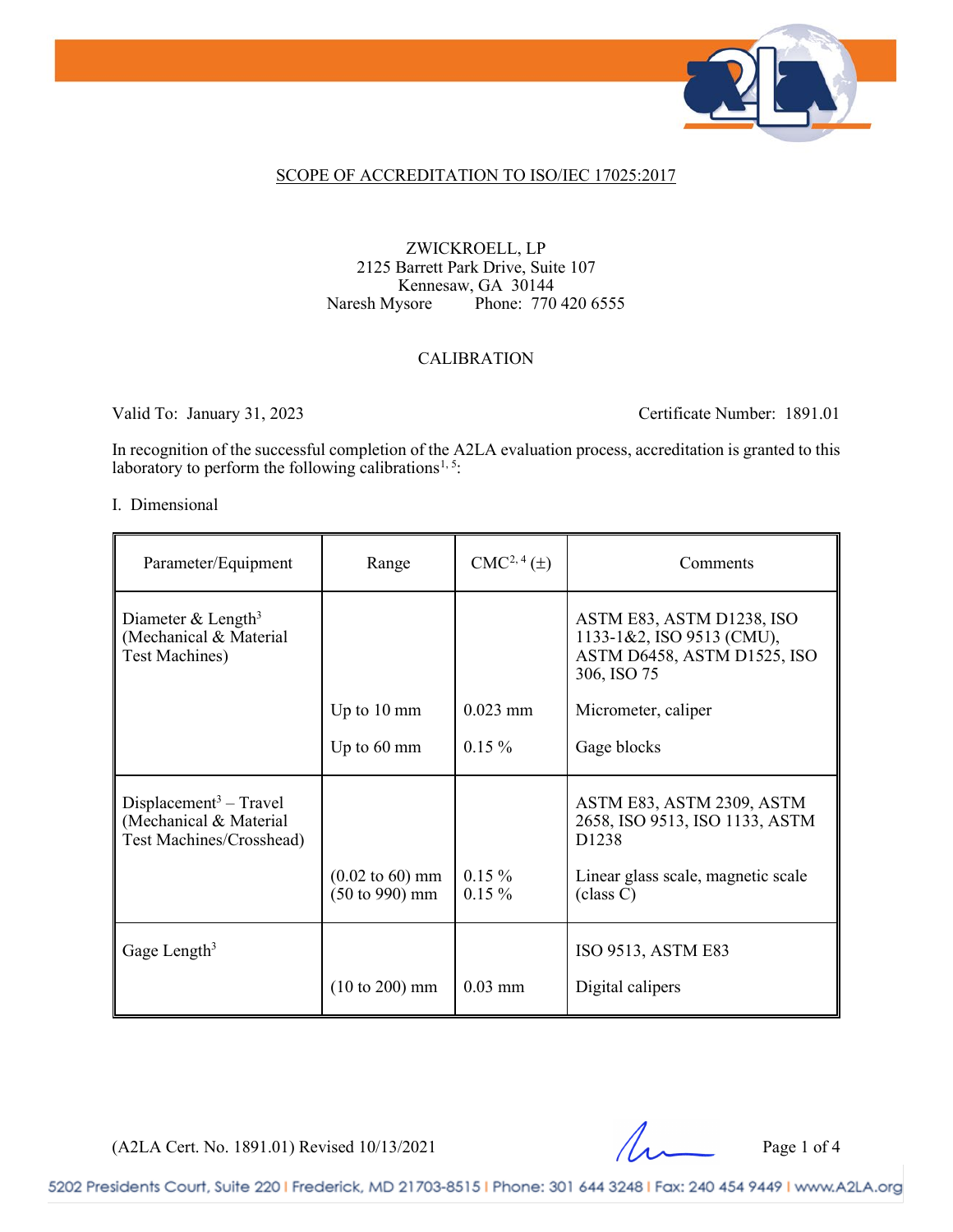## II. Mechanical

| Parameter/Equipment                                                                                      | Range                                                                                                                          | $CMC2, 4, 6(\pm)$                                          | Comments                                                                                   |  |
|----------------------------------------------------------------------------------------------------------|--------------------------------------------------------------------------------------------------------------------------------|------------------------------------------------------------|--------------------------------------------------------------------------------------------|--|
| $Force3 - Measure$                                                                                       |                                                                                                                                |                                                            | ASTM E4, ASTM D1238,<br>ISO 1133, ASTM D648,<br>ASTM D1525, ISO 306,<br>ISO 7500-1, ISO 75 |  |
|                                                                                                          | $>400$ kN to 2 MN<br>40 N to 400 kN<br>$(3 \text{ to } 250)$ N<br>$(0.01 \text{ to } 200)$ N                                   | $0.25\%$<br>$0.17\%$<br>$0.17\%$<br>0.10%                  | Load cells, deadweights                                                                    |  |
| Durometer Calibration<br>Type A, B, C, $D -$                                                             |                                                                                                                                |                                                            | <b>ASTM D2240;</b><br>ISO $868$ (part $6$ )                                                |  |
| Indenter Extension and<br>$Shape -$                                                                      |                                                                                                                                |                                                            |                                                                                            |  |
| Diameter                                                                                                 | $1.27$ mm                                                                                                                      | $0.04$ mm                                                  | Optical inspection under<br>62.5 % magnification                                           |  |
| Radius Type A, Type B,<br>Type C, Type D                                                                 | $0.79$ mm<br>$0.1$ mm                                                                                                          | $0.03$ mm<br>$0.012$ mm                                    |                                                                                            |  |
| Angle                                                                                                    | $30^\circ$                                                                                                                     | $0.02^\circ$                                               |                                                                                            |  |
| Extension                                                                                                | $2.5 \text{ mm}$                                                                                                               | $0.04$ mm                                                  | Gage ring                                                                                  |  |
| <b>Indenter Display</b>                                                                                  | Up to 100 Duro Units                                                                                                           | 0.1 Division of<br>the Reading                             |                                                                                            |  |
| Spring Calibration Force -                                                                               |                                                                                                                                |                                                            |                                                                                            |  |
| Type A                                                                                                   | (0 to 100) Duro Units                                                                                                          | 0.70 Duro Units                                            | The durometer spring is<br>verified with lever arm with<br>weights                         |  |
| Type D                                                                                                   | $(0 to 100)$ Duro Units                                                                                                        | 1.2 Duro Units                                             |                                                                                            |  |
| <b>Pendulum Impact Testing</b><br>Machines <sup>3</sup> – Charpy, Izod,<br><b>Tensile Impact Testing</b> |                                                                                                                                |                                                            | ISO 13802, ISO EN 10045-2.<br>DIN 51222, ISO 8256,<br><b>ASTM E23</b>                      |  |
| Energy                                                                                                   | Up to $10J$<br>$(10 \text{ to } 100)$ J<br>$(100 \text{ to } 300)$ J<br>$(300 \text{ to } 450)$ J<br>$(450 \text{ to } 750)$ J | $0.0068$ J<br>$0.026$ J<br>$0.054$ J<br>$0.075$ J<br>0.13J |                                                                                            |  |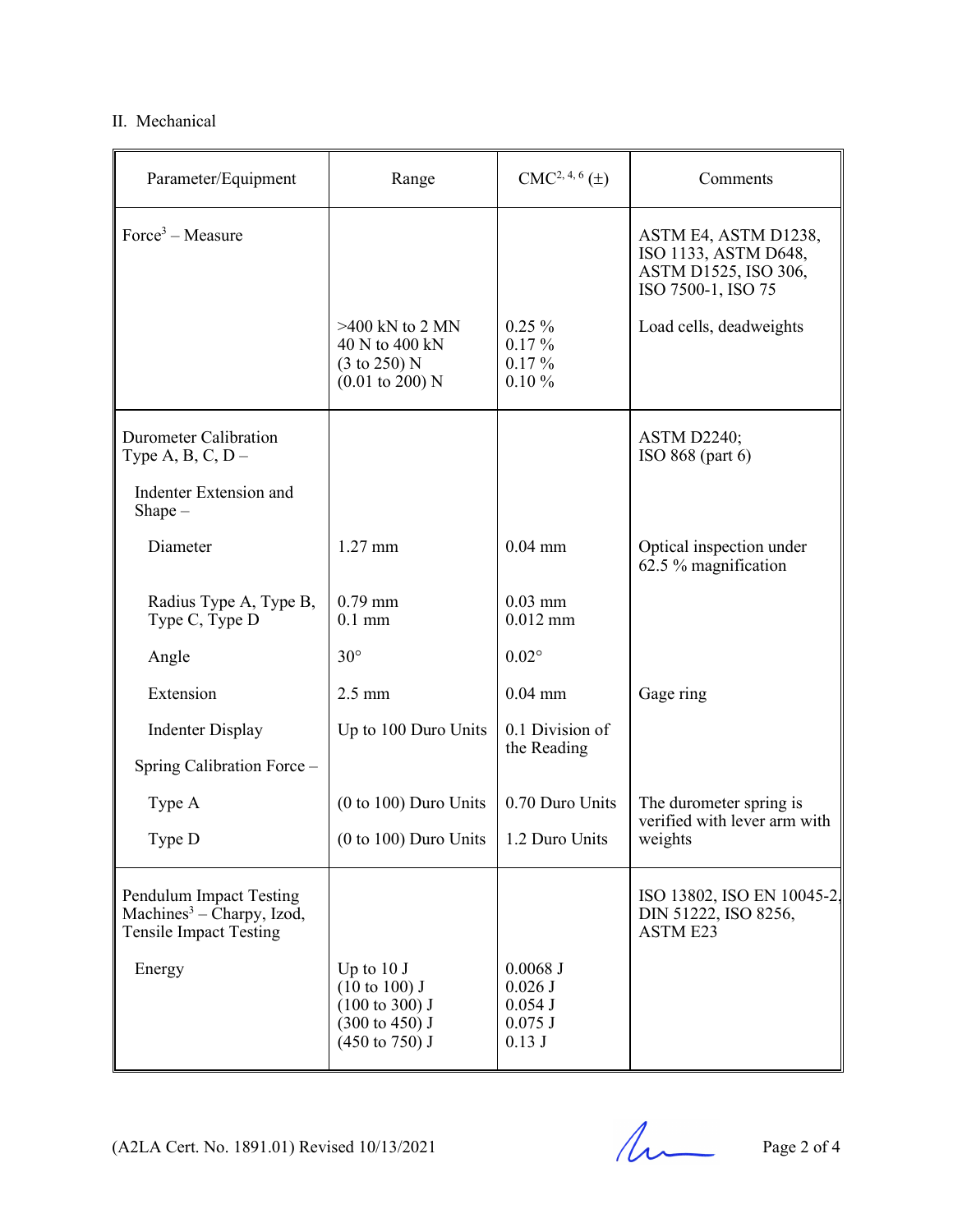| Parameter/Equipment                                                                                         | Range                       | $CMC2, 4(\pm)$   | Comments                                                                   |
|-------------------------------------------------------------------------------------------------------------|-----------------------------|------------------|----------------------------------------------------------------------------|
| Pendulum Impact Testing<br>Machines <sup>3</sup> – Charpy, Izod,<br><b>Tensile Impact Testing</b><br>(cont) |                             |                  | ISO 13802, ISO EN 10045-2,<br>DIN 51222, ISO 8256, ASTM<br>E23             |
| Force                                                                                                       | $(0 \text{ to } 50)$ N      | 0.011 N          | Digital protractor                                                         |
| <b>Impact Angle</b>                                                                                         | $(0 to 180)$ <sup>o</sup>   | $0.06^{\circ}$   |                                                                            |
| Impact True Level -                                                                                         |                             |                  |                                                                            |
| Impact                                                                                                      |                             | $0.000045$ in/in |                                                                            |
| Dimensional                                                                                                 | Up to $1 \text{ m}$         | $0.003$ mm       |                                                                            |
| Test Machines <sup>3</sup> –                                                                                |                             |                  |                                                                            |
| Alignment                                                                                                   | Up to $2500$<br>microstrain | 25 microstrain   | <b>ASTM E-1012</b>                                                         |
| Crosshead Speed                                                                                             | Up to $1000$<br>mm/min      | $0.15\%$         | ASTM E-2658, linear<br>magnetic scale or magnetic<br>scale position sensor |

## <span id="page-2-0"></span>III. Thermodynamics

| Parameter/Equipment   | Range          | $CMC2, 6(\pm)$          | Comments                                                                |
|-----------------------|----------------|-------------------------|-------------------------------------------------------------------------|
| Temperature – Measure |                |                         | ASTM D1238, ISO 1133-<br>1&2, ASTM D648, ASTM<br>D1525, ISO 306, ISO 75 |
|                       | Up to $350 °C$ | $0.2 \text{ }^{\circ}C$ | Instrulab/Almemo RTD,                                                   |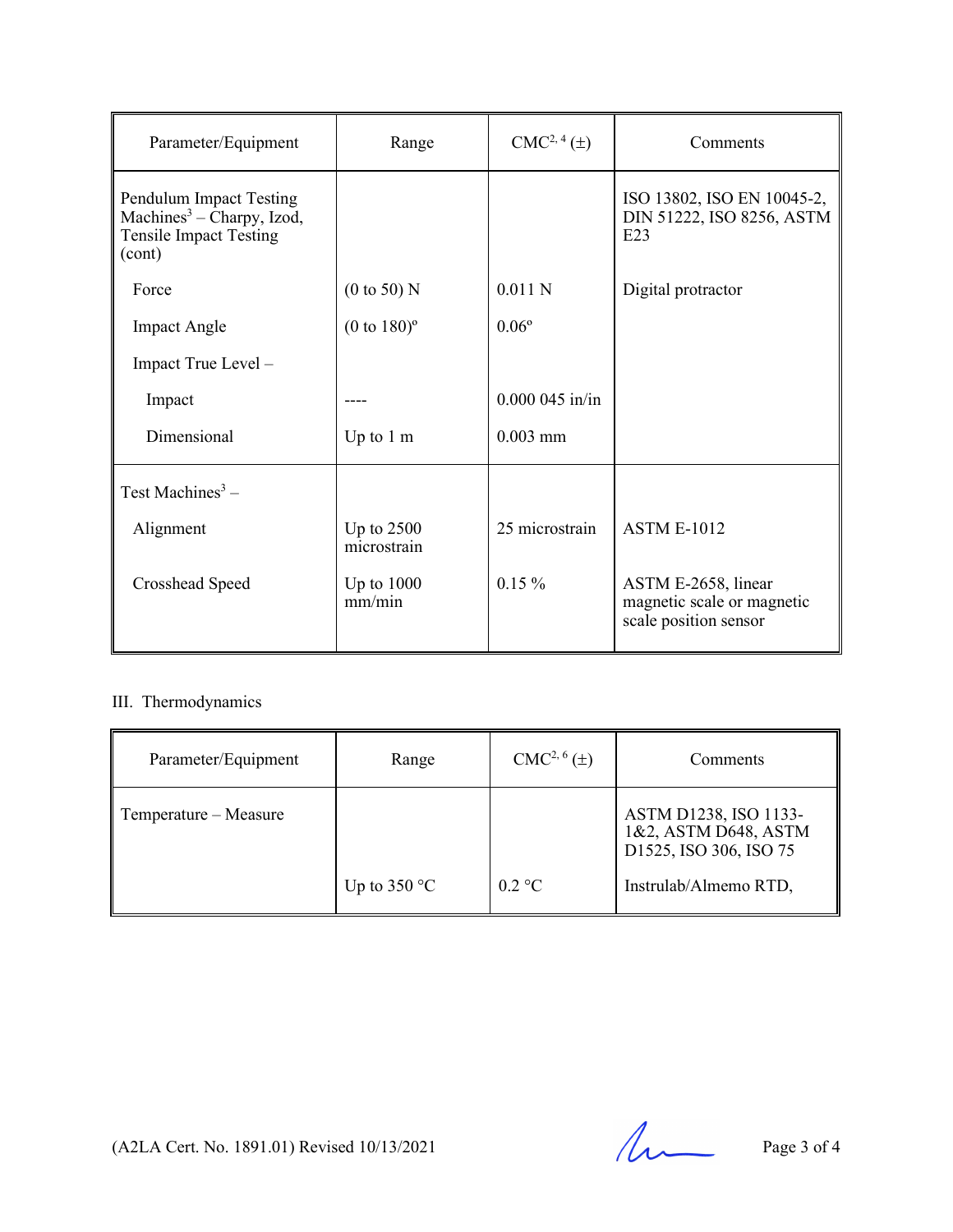## IV. Time & Frequency

| Parameter/Equipment  | Range         | CMC <sup>2</sup> (±) | Comments                               |
|----------------------|---------------|----------------------|----------------------------------------|
| Stopwatches & Timers | Up to $240 s$ | 0.016 s              | ASTM 2658, ASTM D1238,<br>ISO 1133-1&2 |

<sup>1</sup> Commercial calibration service and field calibration service is available from this laboratory.

<span id="page-3-0"></span><sup>2</sup> Calibration and Measurement Capability Uncertainty (CMC) is the smallest uncertainty of measurement that a laboratory can achieve within its scope of accreditation when performing more or less routine calibrations of nearly ideal measurement standards or nearly ideal measuring equipment. CMCs represent expanded uncertainties expressed at approximately the 95 % level of confidence, usually using a coverage factor of  $k = 2$ . The actual measurement uncertainty of a specific calibration performed by the laboratory may be greater than the CMC due to the behavior of the customer's device and to influences from the circumstances of the specific calibration.

<sup>3</sup> This laboratory performs field calibration activities for these parameters. Please note the actual measurement uncertainties achievable on a customer's site can normally be expected to be larger than the CMC found on the A2LA Scope. Allowance must be made for aspects such as the environment at the place of calibration and for other possible adverse effects such as those caused by transportation of the calibration equipment. The usual allowance for the actual uncertainty introduced by the item being calibrated, (e.g. resolution) must also be considered and this, on its own, could result in the actual measurement uncertainty achievable on a customer's site being larger than the CMC.

<sup>4</sup> In the statement of CMC, percentages are percentage of reading, unless otherwise indicated.

<sup>5</sup> This scope meets A2LA's *P112 Flexible Scope Policy*.

<sup>6</sup> The type of instrument or material being calibrated is defined by the parameter. This indicates the laboratory is capable of calibrating instruments that measure or generate the values in the ranges indicated for the listed measurement parameter.